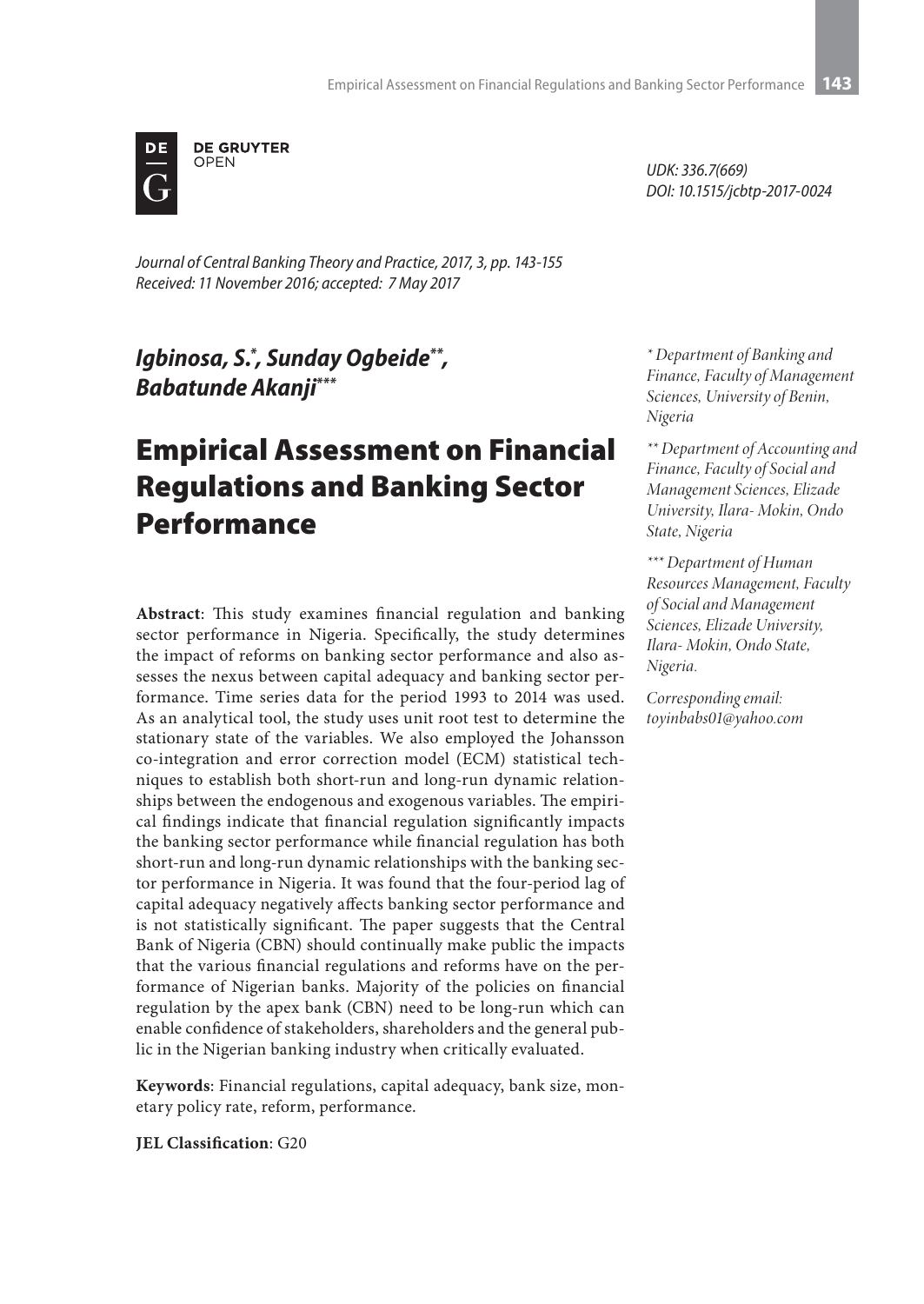### **Introduction**

The banking sector is a segment of the financial system that primarily engages in financial intermediation and extension of credit facilities to creditworthy customers on short or long-term basis. The banking sector in Nigeria has no doubt witnessed some financial regulations and developments. The series of financial regulations and reforms witnessed in Nigeria occurred due to certain unhealthy factors and specifically because of the need to strengthen the banking sector. In the pre and post-colonial days in Nigeria, banks suffered a lot of setbacks and eventually collapsed due to mismanagement, inexperience, unhealthy banking practices, non-adherence to ethical standards on the part of the management, poor asset quality, under capitalization, and to a very large extent, absence as well as inadequate financial regulation and supervision. As a result of these ills in the banking sector then, there was a need to financially regulate the sector to ensure its optimal performance..

Financial regulation particularly in the banking sector is the sole responsibility of the CBN and inclusively the Nigerian Deposit Insurance Corporation (NDIC). The CBN's active involvement in financial regulation of the banking sector is primarily designed to protect depositors' funds, strengthen the banks against internal and external shocks as well as promote financial stability with a view to influencing the performance of the financial sector and the overall improvement of the economy. Intuitively, adequate regulation of the banking sector by CBN could be seen as an all-encompassing role given the fact that the banking industry serves as the engine and driver of every sector of the economy. For instance, in the economic theory of regulation, it is a common notion that the essence of financial regulation is to prevent market failure. Prevention of market failure presupposes that proper regulation and policy framework is put in place by the apex bank – the Central bank. Furthermore, financial regulations are meant to engender low risks exposure by banks and maintain resilience. Banking sector development may be difficult to attain without deliberate, conscious and radical financial regulations, regulatory processes and regulatory framework by the Central bank. In this regard, the goal of financial regulation should be to improve the overall performance of banks so as to enable these banks compete favourably among their counterparts internationally. If a bank is unduly exposed, for example, to capital and liquidity risks, the wealth of the shareholders no doubt will be negatively affected. To safe guide against this, the CBN comes with perceived favourable regulatory policy through reforms and other methods to address it. Thus, financial regulations in Nigeria entail a series of reforms which can be traced back to as early as the 1950s while reforms also occurred in the 1990s and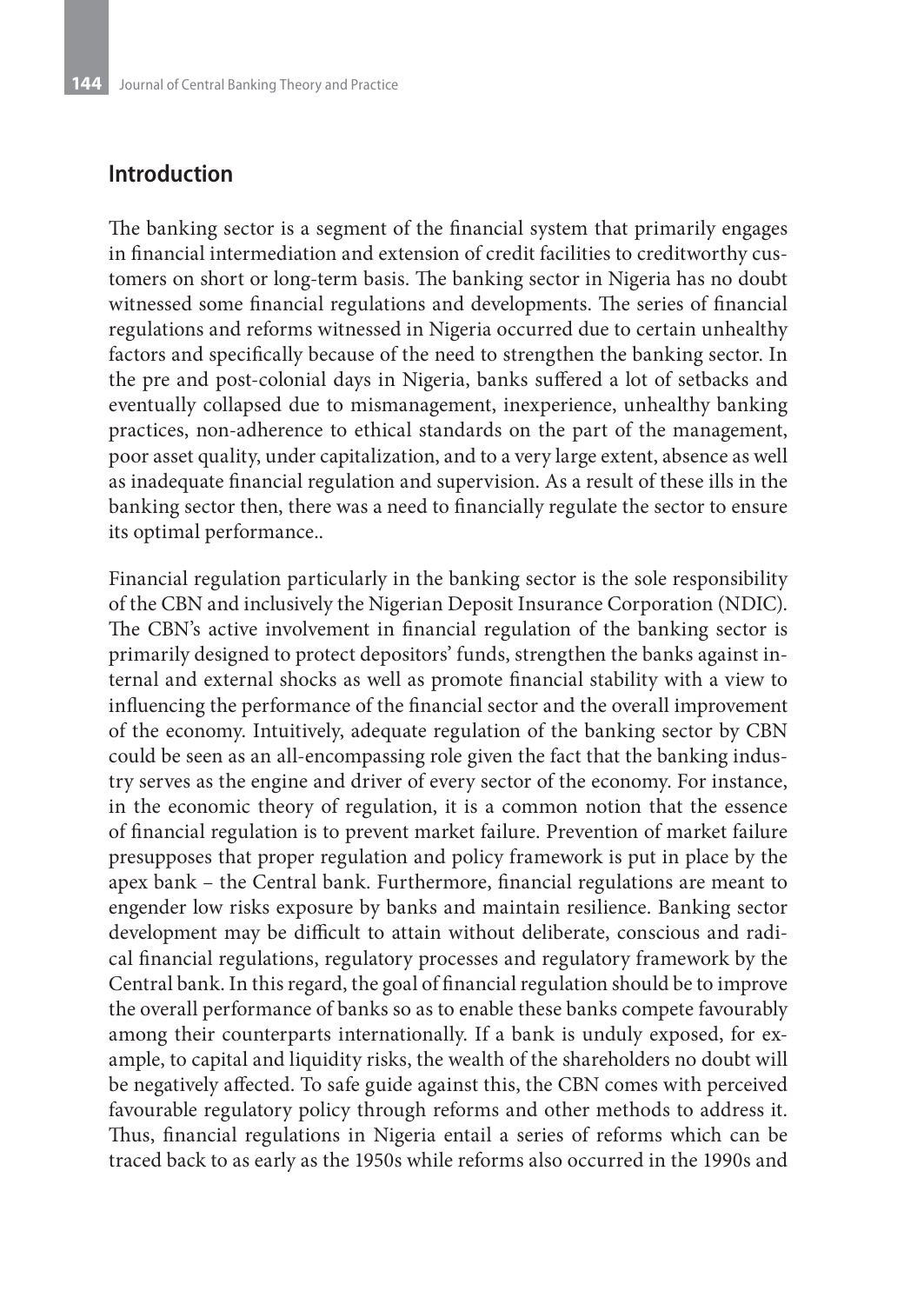a major shakeup of the Nigerian banking sector took place in between 1999 and 2003 while other phases of reforms are still taking place (Omankhanlen, 2012)

Each of these phases came with its specific objectives and attendant benefits and also its adverse effect both at the micro and macro levels. Financial regulation has its attendant positive effects on banking operations and performance. For instance, while the implementation of financial regulations strengthened the Nigerian banks, it also created the propensity to enhance foreign and local investors' confidence and made them willing to carry out numerous financial transactions with banks and consequently invest in the economy. Such investment in the economy promoted economic growth through sustained rise in the value of economic activities for a defined period of time. So, to what extent does these series of regulations impact the financial performance of banks in the Nigerian financial sector is a question this study seeks to address. The interface between financial regulations and banking sector performance has not gained ascendancy in Nigeria and there is paucity of empirical literature on this subject matter. Hence, this study is undertaken so as to contribute to the literature in this area.

### **2. Theoretical framework of study**

This study relies on the normative theory of financial regulation as developed by Wittman (1977). The normative theory of regulation conceptualizes that regulators should encourage healthy competition where practicable and minimize the costs of information asymmetry by obtaining information and thereafter providing operators with needful incentives to improve their business performance. Also, it is proposed that financial regulators should further provide a viable price structure that can improve economic efficiency and establish regulatory systems that are in tune with transparency, predictability, legitimacy, and credibility of such a regulatory process. Thus, Wittman argues that normative theory of regulation ensures a cost-benefit analysis of various regulatory instruments employed by monetary authorities. The term 'regulation' may be interchangeably used as 'reform'. Broadly speaking, reforms have emerged in response to the challenges occurring in the financial systems worldwide such as systemic crisis, globalization, technological innovations and the global financial crisis. Notably, the financial sector comprises of the banking sector, capital markets and non-bank financial institutions. As for goals, the aim of the financial sector in any industry is to increase monetary management, risk management and asset holding capacities of corporate institutions. As noted by Omankhanlen (2012), "reforms often seek to act proactively to strengthen the financial system, prevent systemic crisis, strengthen market mechanisms and instils ethical standards".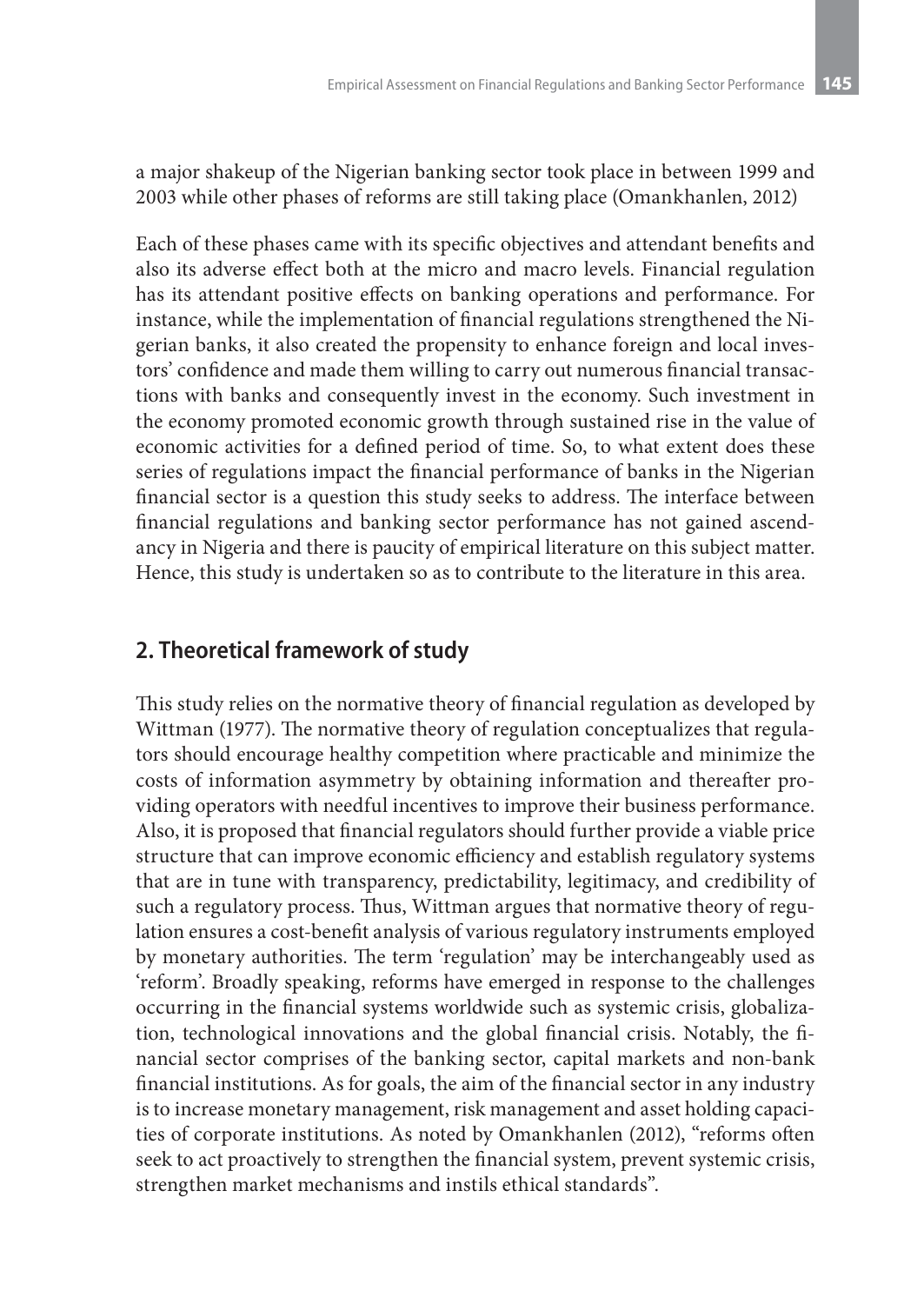In Nigeria, financial sector reforms have been especially notable in the banking sector. Examples of some of these reforms include bank recapitalization, stoppage of universal banking, emergent of e-banking, introduction of cashless policy, bank verification number (BVN), a reduction of the tenure of bank MDs/ CEOS, a separation of the dual roles of bank MDs/CEOs. Further policy reforms were also in the area of the introduction of asset management companies saddled with the role of buying toxic assets of banks to relieve them of non-performing loans with a view to improving their liquidity. Specifically, the primary purpose of financial regulations or reforms was to increase the productive base of the economy, enhance credit allocation to the private sector, access to credit and strengthen banks' capital base to absorb both internal and external shocks as well as engender increase in shareholders' wealth and the reduction of the social costs of bank failure to the economy.

As such, there have been several reforms and financial regulations put in place to positively sharpen the Nigerian banking sector operations and performance. According to Shittu (2012), reforms introduced into the banking system in Nigeria have brought about a new mindset to the industry as banks are putting in place best practices in the areas of corporate governance and risk management. Further, transparency and public disclosure of transactions have remarkably improved. Thus, Nigerian banking institutions are products of revised regulations and reforms. Prior to the advent of re-capitalization reforms in Nigeria, many banks collapsed due to a myriad of factors. As a result of public dissatisfaction and lack of confidence in the Nigerian banks, there was the need to ameliorate the woes that constantly bedevilled the banking industry. This led the CBN to come up with several policy reforms geared towards regulating the operation of banks with aims to ensure best practices are observed and also make banks compete favourably with their international counterparts. Another area that financial regulations have occurred in the banking sector is the use of monetary policy to influence interest rates by the CBN. The aim was to encourage accessibility to finance by deficit units in the short run. Theoretically, higher access to money for investment purpose influences bank earnings and consequently their financial performance. So there is always a need to enhance capital adequacy which is one of the key drivers of financial regulations. This is because capital adequacy of financial institutions to a large extent affects their lending power. This is why when there was capital inadequacy of many banks in the country, they were faced with high cost of financial distress which affected profitability (Olalekan and Adeyinka, 2013). In other words, the effect of capital adequacy on banking sector performance cannot be underestimated since adequate capital directly and automatically influences the amount of funds available for loans, which invariably affects the level and degree of risk absorption (Ezike, 2013).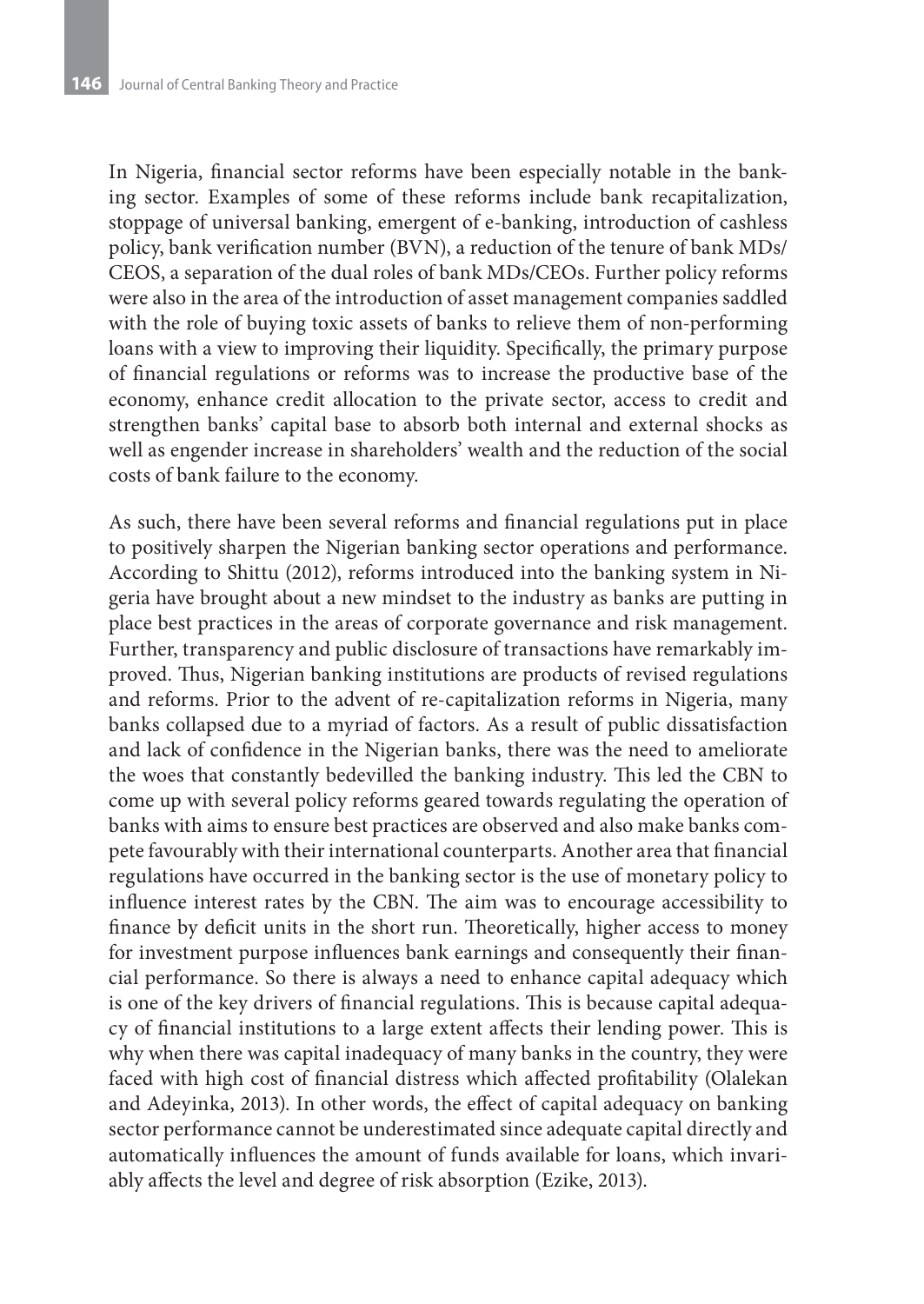### **2.1 Capital adequacy and banking sector performance**

One of the significant regulatory policies that have positively contributed to banking sector performance in Nigeria was the 2005/2006 bank consolidation that required banks to maintain a minimum of twenty billion naira capital base. The purpose was to ensure banks have capital adequacy. Some banks were able to meet up with this due to their huge financial strength while those that could not meet up were forced to embrace mergers and acquisition schemes. This led to the decrease of the number of banks in Nigeria from 87 to 25 banks. As noted by Andabai (2010), these consolidations brought about changes in the size, structure and operational characteristics of the Nigerian banking system. This was also regarded as one of the biggest achievements in the financial sector of the Nigerian economy since the upward review of the capital base of banks resulted in bigger, stronger and more resilient financial institutions. Thus, capital adequacy is regarded as the percentage ratio of a financial institution's primary capital to its assets (e.g. loans and investments) and used as a measure of financial strength and stability of such financial organisations (Olalekan and Adeyinka, 2013).

In a quantitative study, Ezike (2013) empirically examined capital adequacy standards and performance in the Nigerian banking sector. The findings showed that capital adequacy standards exert a major influence on bank performances. Additionally, Rose and Hudgins (2005) suggested that recapitalization may raise liquidity in short term but does not guarantee conducive macroeconomic environment needed to ensure good profitability and high asset quality. Therefore, profitability and asset base are the two traditional measures used to gauge bank performance in Nigeria. In essence, profitability will always please shareholders while having a large asset base will satisfy the board of directors (Javaid, Anwar, Zaman and Ghafoor, 2011).

## **3. Methodology**

A longitudinal research design was adopted in this study while the population size used was the entire banking sector of Nigeria. The period of study was from 1993-2014. Thus, annual data set for the period was extracted from the Central Bank of Nigeria Statistical Bulletin issues and used for the econometric analysis. The choice of this period is based on the fact that several banking reforms and financial regulations were made within this period by the monetary authority in Nigeria to reposition the banking sector. The statistical technique employed in this study includes the error correction model (ECM) and Ordinary Least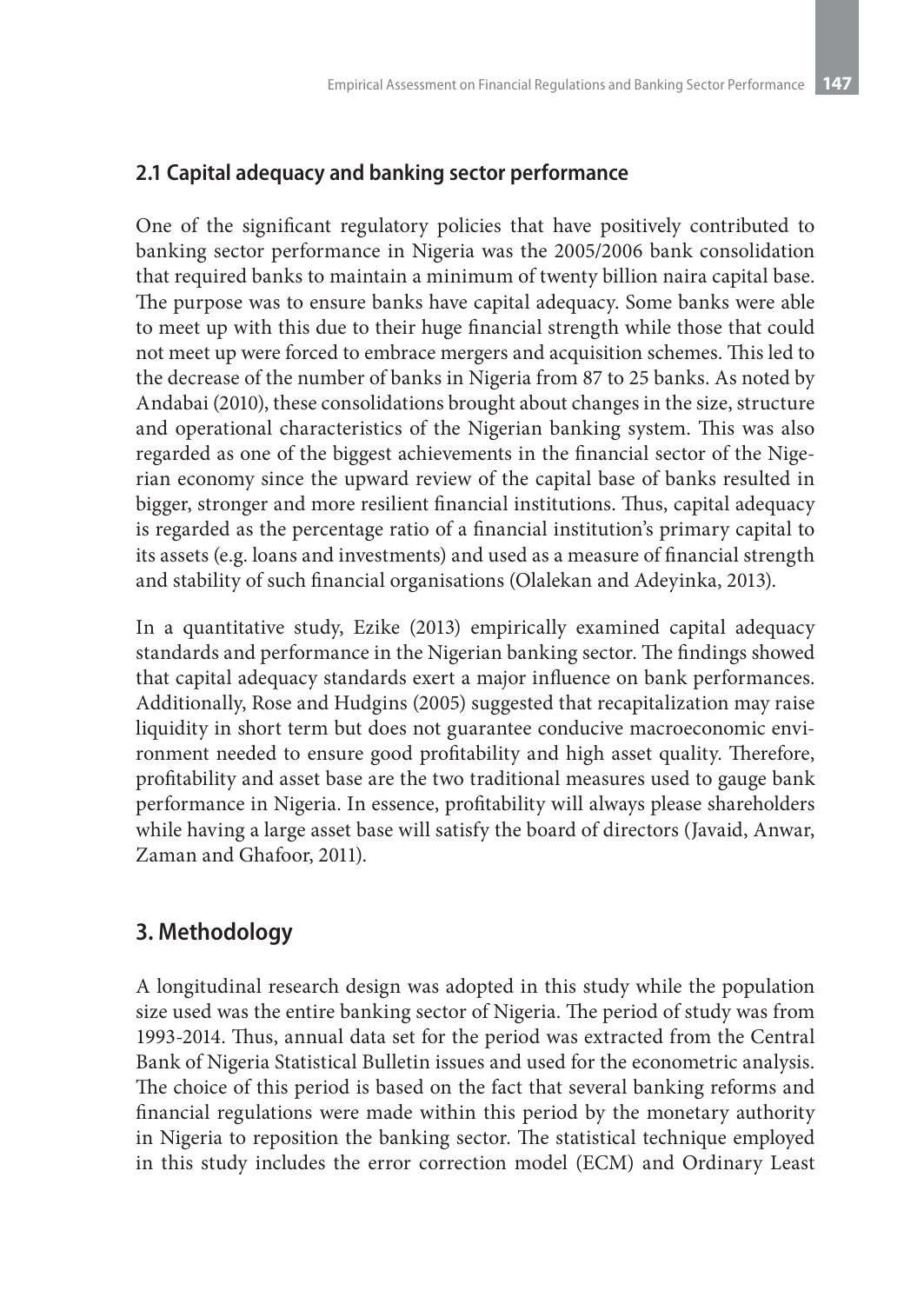Squares (OLS) multivariate regression to establish both the short-run and longrun relationships between the variables and also determine how the independent variables impact on the dependent variable. Aguwamba, Ogbeifun, and Ekienabor, (2016) used a similar design in their study to examine the presence or absence of long-run relationships among the variables they empirically tested and this method was found viable. The following are the model specifications and analysis done in this study.

### **3.1 Model Specification**

The model employed in this study is stated in deterministic form as:

ROE= F (CAD, SIZE, INTR, REF) (1)

Equation (1) is expressed in its econometric form as follows:

$$
\Delta ROE_{it} = \beta_0 + \beta_{1\Delta CAD_{it-i}} + \beta_{2\Delta SIZE_{it-i}} + \beta_{3\Delta MPR_{it-i}} + \beta_{4\Delta REF_{it-i}} + \lambda ECM_{t-1} + \varepsilon_t
$$
 (2)

Where:

Δ represents changes in each of the variables employed in the construct above

 $ROE = return on equity$ 

 $CAD = capital base/adequacy$ 

SIZE = Industry size, proxied using total number of banks

MPR = monetary policy rate

REF = banking sector reform, it is a dummy variable of one (1) in the period banking reform occurs and zero (0) in the period banking reform never occurred.

 $\varepsilon$ <sub>t</sub> = Stochastic error term.

 $t =$  represents the time period

 $i = i$ s a subscript for all the individual banks

 $\beta_{o}$  = the intercept term

An apriori expectation in this study is  $\beta_1 - \beta_{4,>0}$ . This portends that the set of the explanatory variables are expected to positively engender banking sector performance.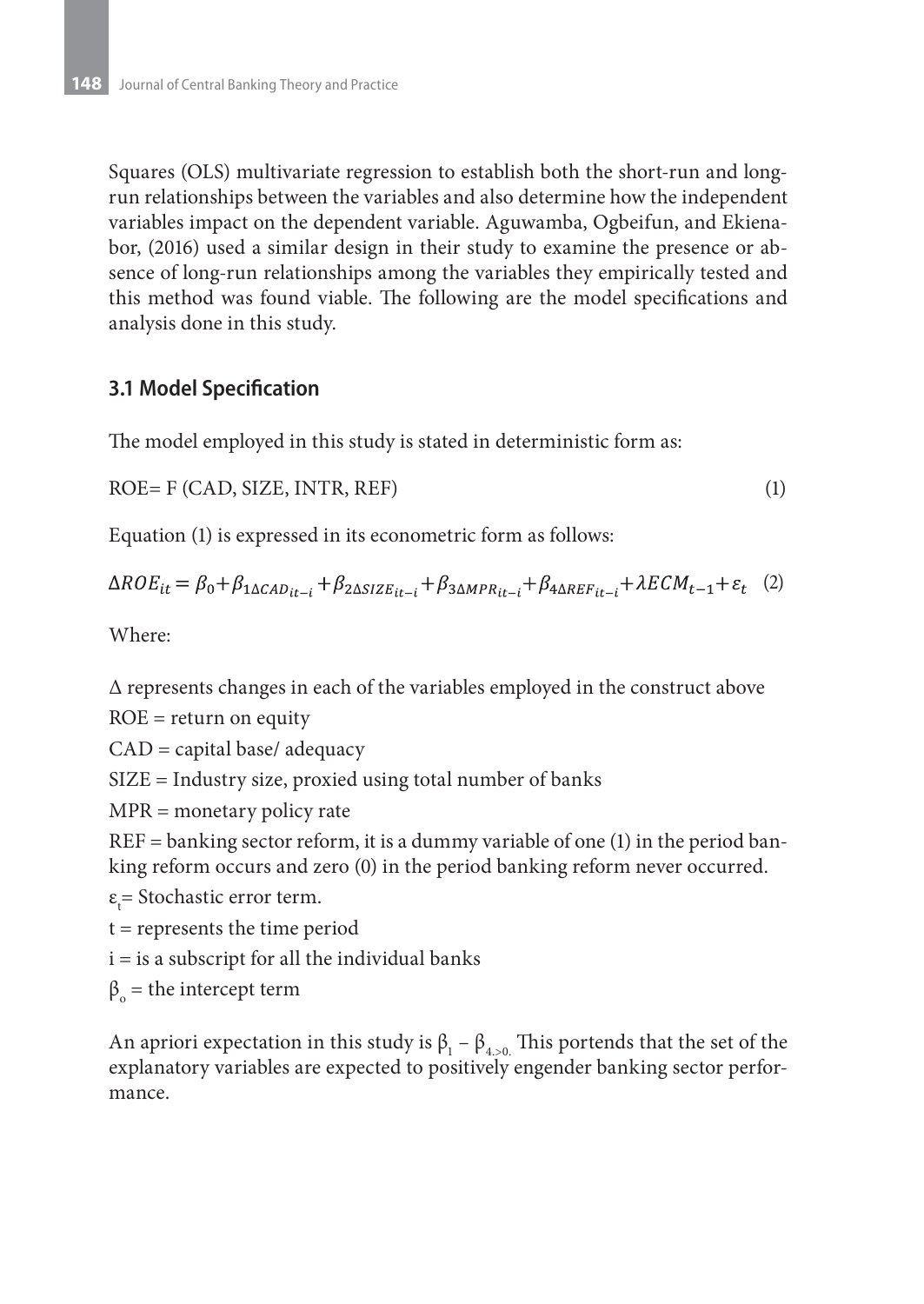# **4. Empirical analysis**

This section is concerned with the analysis and interpretation of data generated from secondary sources. It contains the result of unit root tests, diagnostic test and also establish the long-run and short-run dynamic relationships between the endogenous variable and exogenous variables. Thus, the results are presented sequentially as follows:

| Variables  | ADF statistic value | Test critical value at 5% | Meaning        |
|------------|---------------------|---------------------------|----------------|
| <b>ROF</b> | -3 292114           | -3 710482                 | Not stationary |
| CAD        | -3353818            | -3658446                  | Not stationary |
| SIZE.      | -2026078            | -3644963                  | Not stationary |
| <b>MPR</b> | -3626857            | -3 658446                 | Not stationary |
| RFF        | -1544025            | -3644963                  | Not stationary |

#### **Table 1: Unit root test at level**

#### **Table 2: Unit root test at first difference**

| Variables  | ADF statistic value | Test critical value at 5% | Meaning    |
|------------|---------------------|---------------------------|------------|
| ROF        | $-3921229$          | $-3.020686$               | Stationary |
| CAD        | $-5035274$          | $-3029970$                | Stationary |
| SIZE.      | -4 272375           | $-3.020686$               | Stationary |
| <b>MPR</b> | $-6209573$          | $-379970$                 | Stationary |
| RFF        | -4472136            | -3020686                  | Stationary |

Source: Computed from E-view 8.0 (2016)

The unit root test results show that at level, the null hypothesis is not accepted, but at first difference, it can be observed that the variables were stationary at 5% significant level. This is so given that ADF test statistic is greater than test critical value at 5% level. It simply indicates there is no likelihood of occurrence of or obtaining spurious regression result.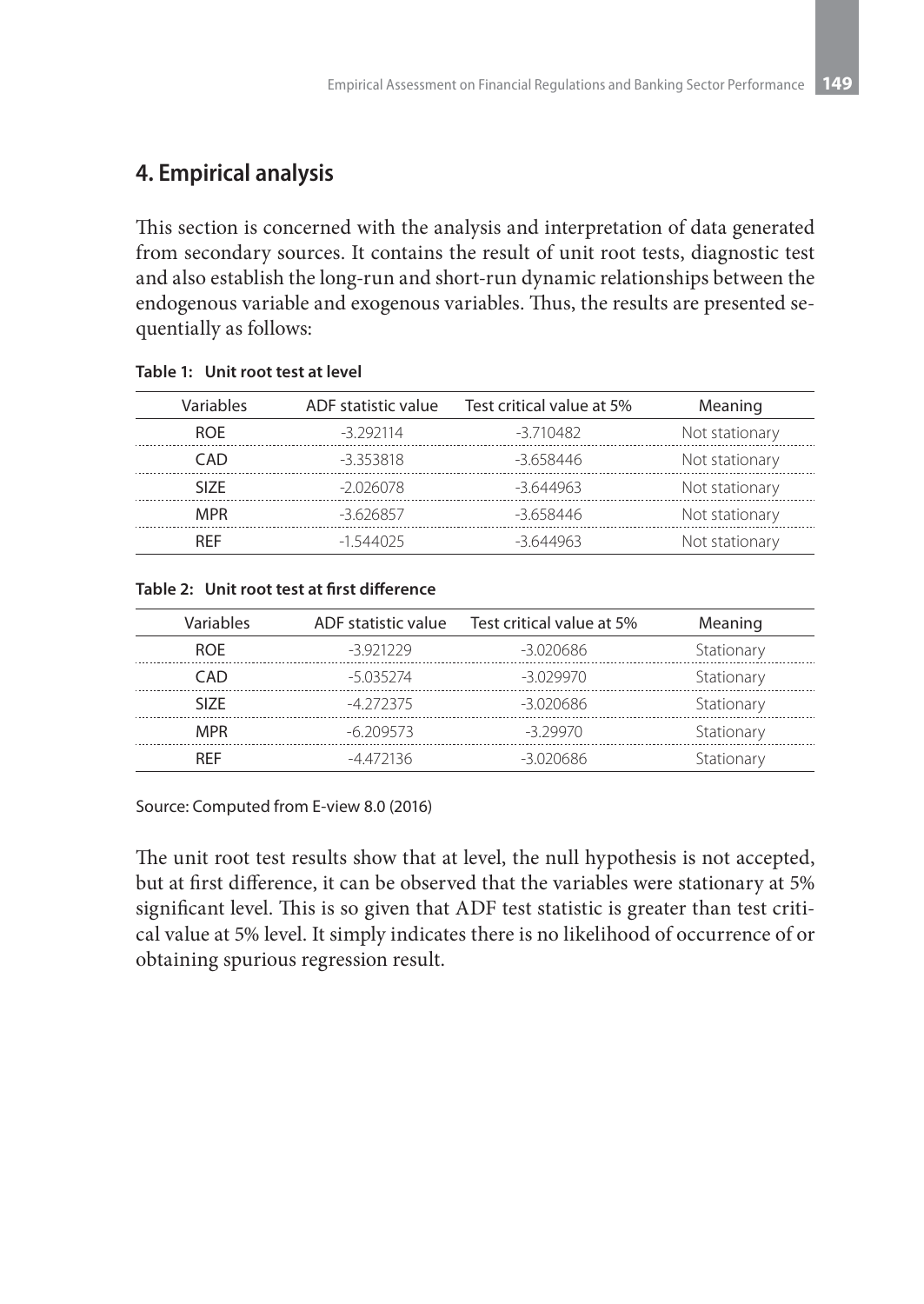| Variance inflation factors (VIFs)              |                                |                            |  |  |
|------------------------------------------------|--------------------------------|----------------------------|--|--|
| <b>CAD</b>                                     | 0.000181                       | 5.211232                   |  |  |
| <b>SIZE</b>                                    | 0.418750                       | 7.136975                   |  |  |
| <b>MPR</b>                                     | 14.42248                       | 1777114                    |  |  |
| <b>REF</b>                                     | 745.8956                       | 2.056530                   |  |  |
| Breusch - Godfrey - serial correlation LM test |                                |                            |  |  |
| $F-statistic = 0.316418$                       | Prob. $F(2, 9)$                | 0.7365                     |  |  |
| Obs $*$ R-squared = 1.116828                   |                                | Pro. Chi-square (2) 0.5721 |  |  |
|                                                | Heteroskedasticity test Harvey |                            |  |  |
| F-statistic 2.913026                           | Prob. F(4, 12)                 | 0.0675                     |  |  |
| Obs * R-squared 8.374974                       | Prob. Chi-square 0.0788        | 0.0788                     |  |  |
| <b>Ramsey Reset Test</b>                       |                                |                            |  |  |
| t-statistic $= 5.316354$                       | $Df = 10$                      | 0.0003                     |  |  |
| $F-statistic = 28.26362$                       | Prob. F(1, 10)                 | 0.0003                     |  |  |

#### **Table 3: Diagnostic tests**

Source: Researchers' compilation from Eview 8.0 (2016)

The diagnostic table above shows that the variance inflation factor statistic is less than 10 (centered vif  $< 10$ ) for each of the variables. This indicates absence of multicollinearity among the explanatory variables. The ARCH (Harvey) Heteroskedasticity test shows the presence of homoscedasticity (0.07885 > 0.05), thus confirming the constant variance assumption of the ordinary least square estimator. The Breusch-Godfrey serial correlation LM test result of 0.5721 > 0.05) points out the absence of higher order correlation. The Ramsey Reset Test result of (0.003 > 0.05) substantiate validity of the regression model.

Long-run impact of financial regulation on banking sector performance

ROE = 99.659C 0.001 CAD + 0.639513E - 2.655MPR - 46.567REF (1.636) (-0.124) (0.988) (-0.699) (-1.705) (0.130) (0.903) (0.344) (0.499) (0.116)  $R$ -squared = 0.621 Adjusted R-squared  $= 0.449$  $F-statistic = 3.612$ Prob (f-statistic) =  $0.035$ Durbin Watson statistic  $= 1.474$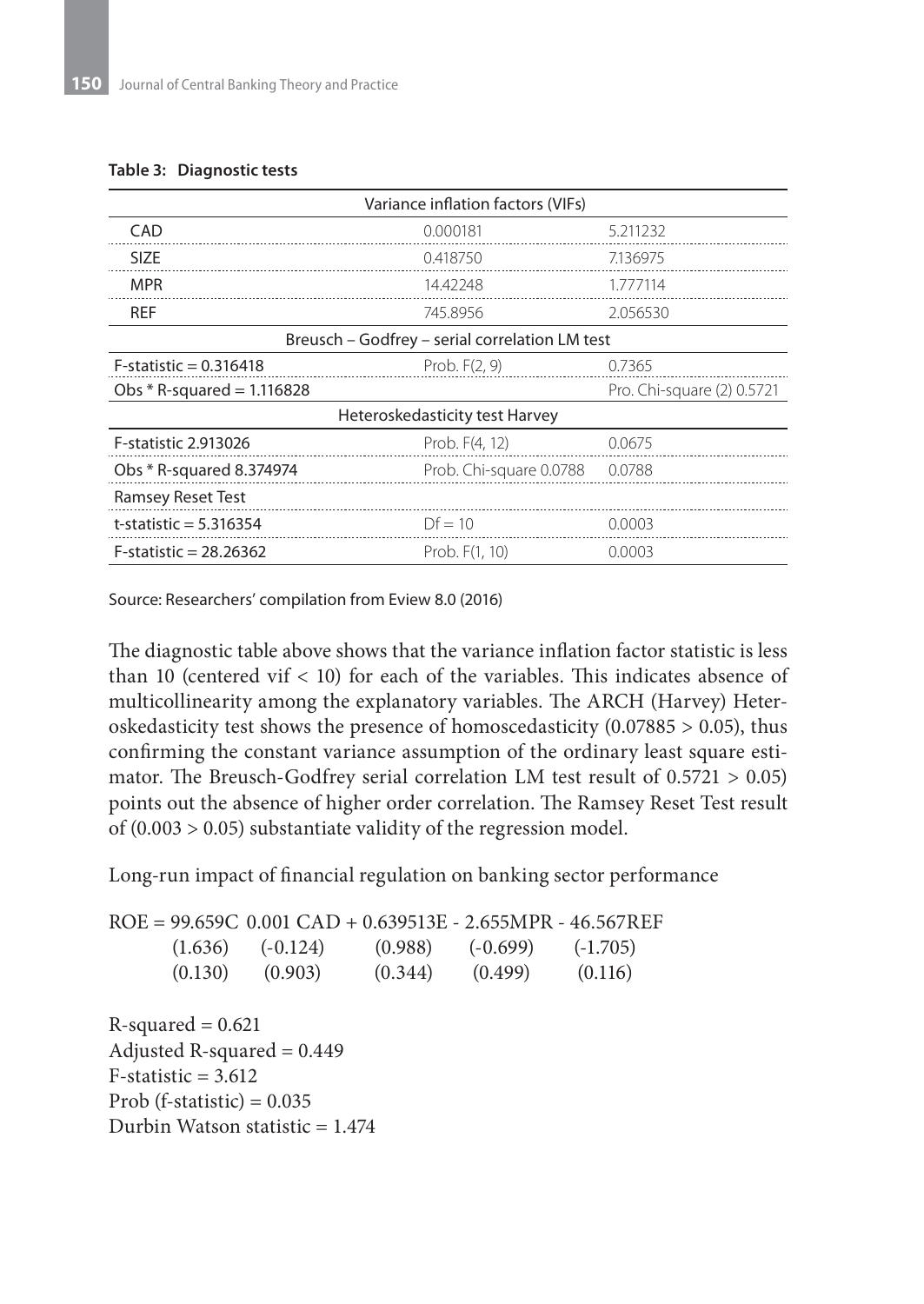The regression equation above shows that the R-squared is 0.621; meaning that the explanatory variables account for about 62% systematic variation in the dependent variable, return on equity (ROE) in the Nigerian banking sector, leaving the other percentage unaccounted for due to stochastic error term. After adjusting for the degree of freedom, the model accounts for about 44% systematic variation in the dependent variable, ROE. The coefficient of determination is however weak in that it is less than average. The F-statistic value of 3.612 compared with the Prob (F-statistic value) of 0.035 is statistically significant thus connoting that the independent variable in the long-run jointly impacts the banking sector performance in Nigeria. The coefficient of the explanatory variables shows that a unit change in capital adequacy (CAD) impacts negatively banking sector performance with 0.001 units and is not statistically significant at 5% level. A unit change in size is observed to positively increase banking sector performance; with a value of 0.639 units and is not statistically significant at 5% level. A unit change in monetary policy rate (MPR) from the regression equation above reveals that it reduces banking sector performance with a value of 2.655 units and is not statistically significant at 5% level. Similarly, a unit change in reform shows that it adversely impacts banking sector performance and is not statistically significant at 5% level. The Durbin-Watson value of 1.50 is an indication of absence of serial correlation in the regression. It can be concluded here that the result is generally useful for policy prescription.

| Null hypothesis | Trace statistics | Critical value<br>at 5% | Maximum<br>Eigenvalue | Critical values<br>at 5% |
|-----------------|------------------|-------------------------|-----------------------|--------------------------|
| $R = 0$         | 94839            | 69818                   | 38991                 | 33876                    |
| R < 1           | 55847            | 47856                   | 28.688                | 27584                    |
| R < 2           | 27159            | 2979                    | 16 636                | 21 1 3 1                 |
| R < 3           | 10 522           | 15 494                  | 8348                  | 14 264                   |
| R < 4           |                  | 3 841                   |                       | 3 841                    |

### **Table 4: Co-integration Analysis Unrestricted Co-integration rank test (Trace)**

The trace statistic values compared against the critical values indicate that there are at least 2 co-integration vectors (Johansen, 1988). The maximum Eigen value statistics points out that there are also at least 2 co-integrating equations. Usually, the maximum Eigen value is used as a basis of establishing the long-run co-integration between variables. Therefore, the result indicates that there is a long-run relationship between financial regulation and banking sector performance in Nigeria.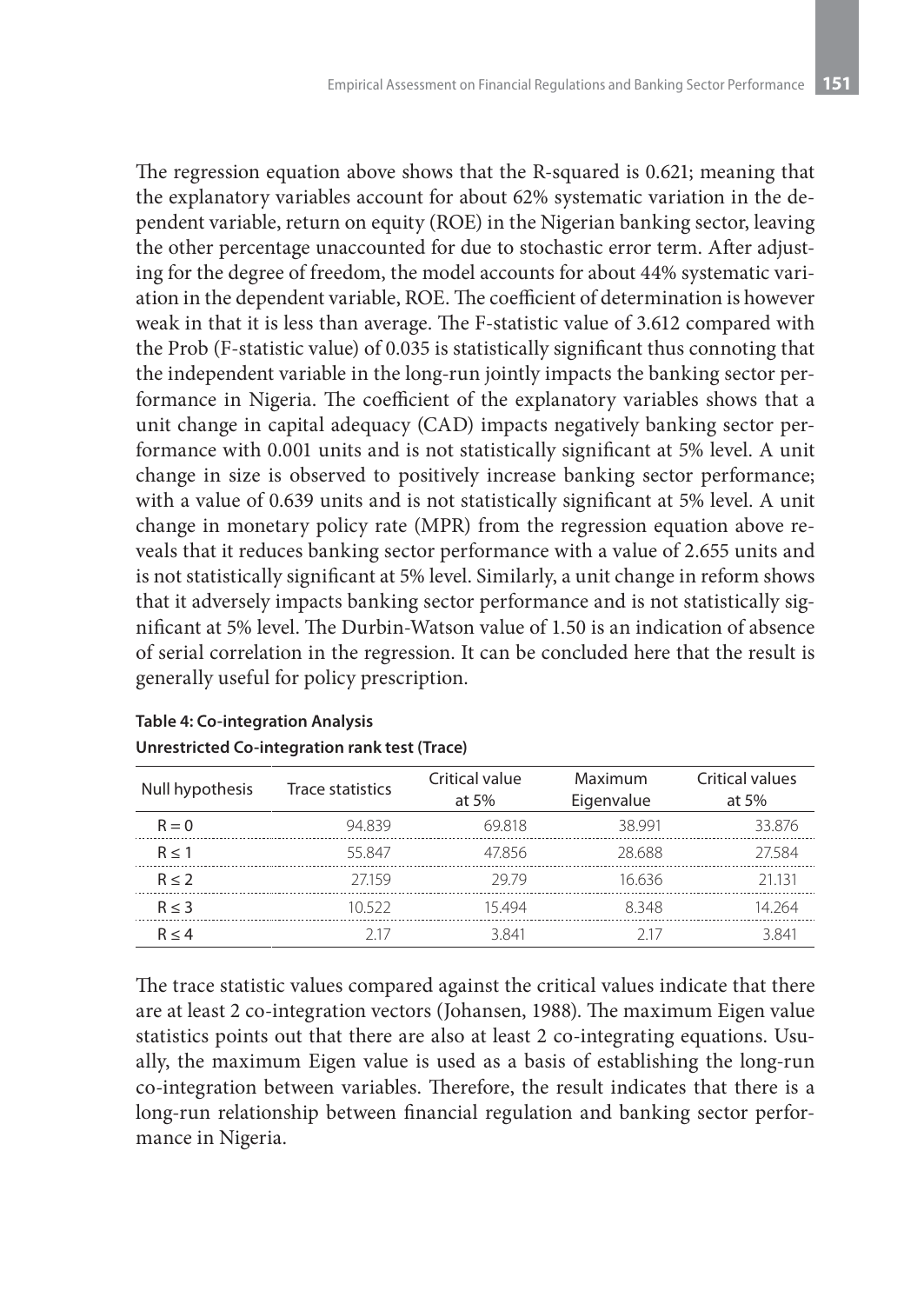| Variables    | Coefficient | Standard error                                         | t-statistic | Prob                              |  |
|--------------|-------------|--------------------------------------------------------|-------------|-----------------------------------|--|
| C            | $-8.903$    | 5.688                                                  | $-1.565$    | 0.161                             |  |
| $DCAD(-4)$   | $-0.002$    | 0.009                                                  | $-0.229$    | 0.824                             |  |
| CAD          | 0.006       | $-0.007$                                               | 0.850       | 0.423                             |  |
| $DMPR(-2)$   | $-3.752$    | 1.773                                                  | $-2.116$    | 0.072                             |  |
| <b>DMPR</b>  | $-2.703$    | 2.498                                                  | $-1.082$    | 0.315                             |  |
| $DSIZE(-1)$  | $-0.010$    | 0.303                                                  | $-0.036$    | 0.972                             |  |
| <b>DSIZE</b> | $-0.010$    | 0.474                                                  | $-0.022$    | 0.982                             |  |
| $DREF(-2)$   | 22.287      | 28.107                                                 | 0.792       | 0.453                             |  |
| <b>DREF</b>  | 29.747      | 29.883                                                 | 0.995       | 0.352                             |  |
| $ECM(-1)$    | $-0.305$    | 0.224                                                  | $-1.250$    | 0.051                             |  |
|              |             | $R$ -squared = 0.635                                   |             | Prob (f-statistic) = $0.052$      |  |
|              |             | Adjusted R-squared $= 0.566$<br>$F$ -statistic = 1.355 |             | Durbin Watson statistic $= 2.026$ |  |

**Table 5: The parsimonious error correction model Dependent variable: ROE**

The error correction estimates in the above table reveal that the error correction term or speed of adjustment coefficient for the equation is properly signed with the expected negative sign. It suggests that there is a tendency by the model to correct and quickly move towards the equilibrium path following any occurrence of disequilibrium in each period. This portends that meaningful error correction is taking place. Meanwhile, the ECM equation accounts for the correction of about 30.5% of the error generated in the past period. Similarly, from the value of the t-statistic compared with the p-value, the error term's coefficient is statistically significant. This clearly underscores the fact that short–run dynamic relationship exists between financial regulation and banking sector performance in Nigeria.

After adjusting for the degree of freedom, the R-2 bar points out that all the explanatory variables were able to explain short–run systematic variation in banking sector performance with about 56.6%; leaving the other percentage unexplained because of the stochastic error term acting as a surrogate in the model. The f-statistic as can be observed from the regression table above is statistically significant at 5% level. This indeed reveals the goodness of fit of the model. The individual coefficient of the explanatory variables shows that four-period lag of capital adequacy DCAD(-4) negatively affects banking sector performance and is not statistically significant at 5% level, while the current value of capital adequacy (CAD) positively influences banking sector performance, though is not statistically significant at 5% level. Both the current value of MPR and its twoperiod lag reduce the return on equity (ROE) of the banking sector and were not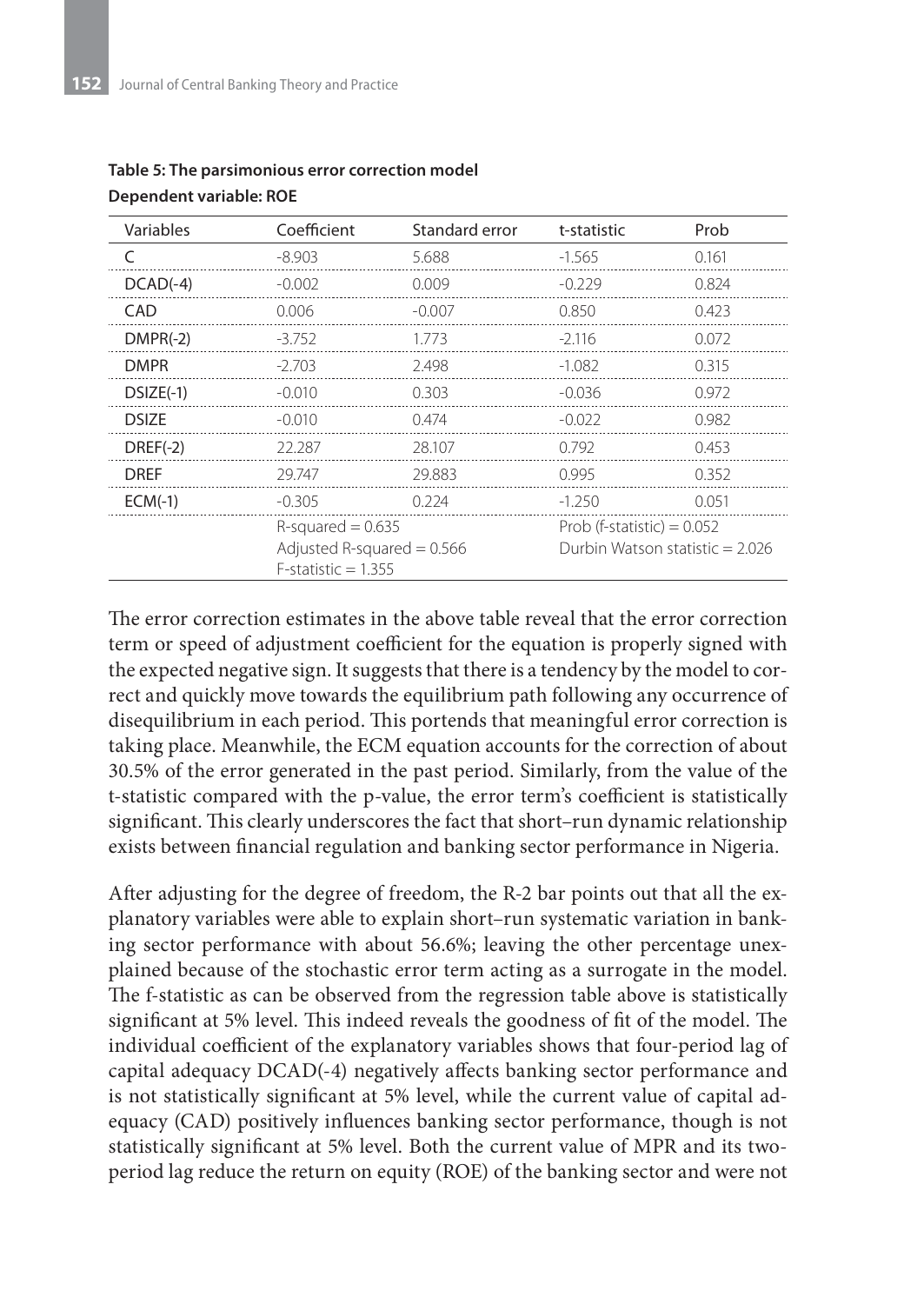statistically significant at 5% levels. In the same vein the current value of size and its one-period lag negatively affect the return on equity (ROE) of the Nigerian banking sector and were not statistically significant at the 5% levels. The current value of reform (REF) and the two-period lag (DREF (-2) were observed to increase the banking sector performance (ROE) in the short–run, though were not statistically significant at the 5% levels. The Durbin Watson statistic value of 2.026 is approximately 2, and it shows the absence of serial autocorrelation in the result. In a nutshell, the study finding is that financial regulation has short–run relationship with banking sector performance in Nigeria. In addition, the results show that financial regulation has negative impact on banking sector financial performance in the short- run.

### **5. Discussion of findings**

The relationship between financial regulation and banking sector performance has not gained ascendancy in Nigeria. Hence, this paper empirically examines the subject matter and contributes to the literature. The result obtained show that financial regulation has a negative impact on banking sector performance in the short in Nigeria. This suggests that the apex bank has to cautiously draft policies regulating the banking sector so that it can perform optimally. This of course should reduce systemic risk, influence other sectors of the economy and stabilize investors' confidence. Since regulatory policies have negative impact on the sector's performance, care should be exercised by the regulators in ensuring that such policies do not affect the long-run performance of the sector in order not to jeopardize the future prospect and stability of the sector. Short-term regulatory policies are required by the apex bank to regulate these financial activities. This is so given that every regime of government coming into power differs in terms of policy initiatives in addition with the unexpected influence of micro and macroeconomic factors that interplay to cause instability to the banking sector. Shortterm forward looking policies rather than long-term regulations are primarily the panaceas to stemming the uneasy negative occurrences that tend to disrupt financial regulation in Nigeria. This is not enough as the CBN must constantly employ a model to examine the extent of policy reforms and financial regulations impacting the banking sector. The finding obtained in this regard is consistent with studies of Igbinosa and Ogbeide, (2016), Omankhanlen (2012), Imad, Qais and Thair, (2011) and somewhat in tandem with Fadare (2010).

From the study, it was also revealed that capital adequacy in the period observed did not yield positive impact on banking sector performance. This to an extent affirms the view of stakeholders on the need for further re-consolidation of Nigeri-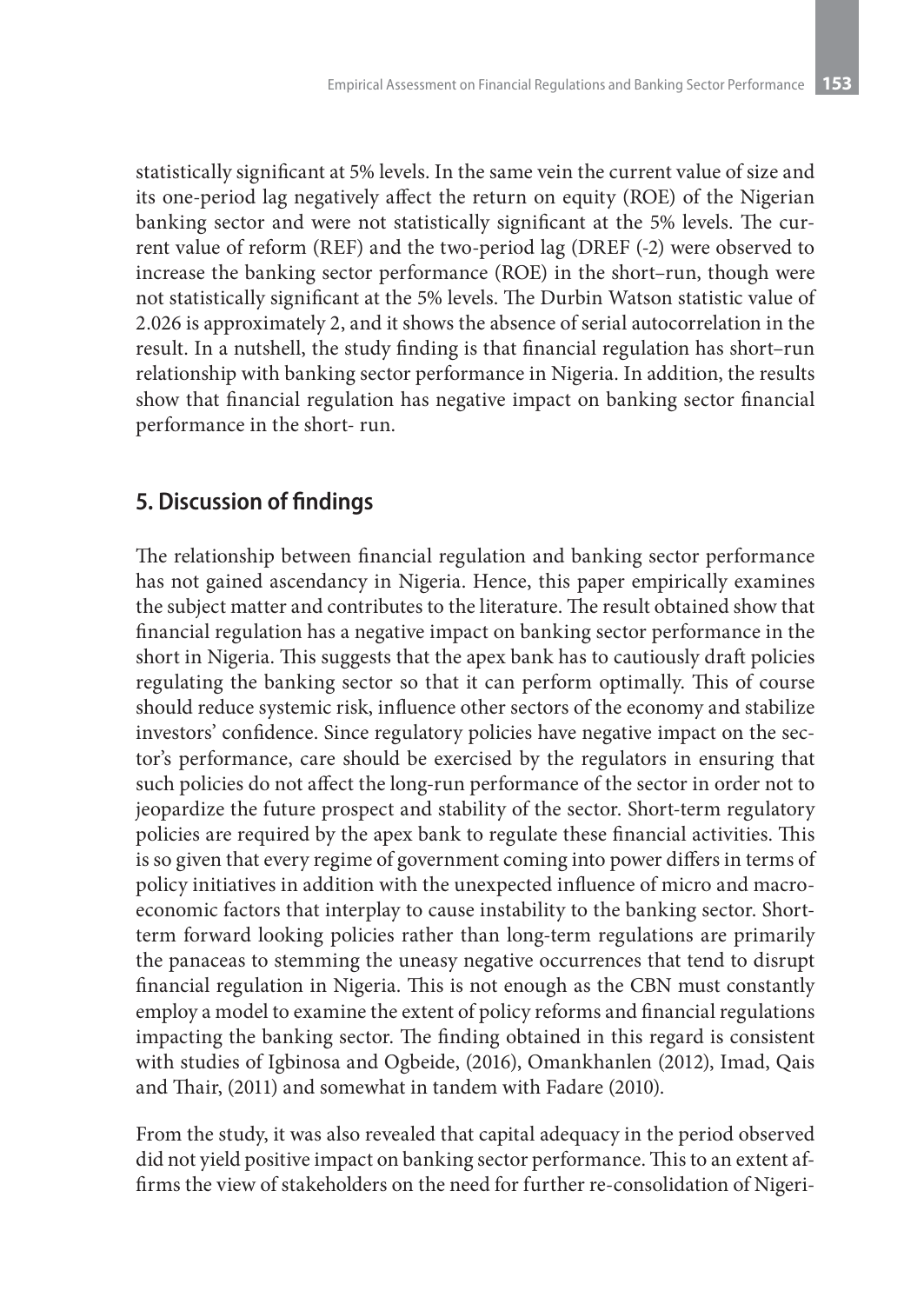an banks, perhaps to enhance efficiency and reduce internal and external shocks. Further, bank size was found to have negative relationship with return on equity in the short-run. It is argued that size either in terms of the number of banks or total assets should have a positive effect on banks' earnings. As such, the apex bank has to exercise caution with policies that bother on reforms and financial regulation to avoid over competition and other unhealthy inter-banking relationship. For example, too much investment in total assets without a corresponding positive returns no doubt signals waste of resources and depletion of shareholders wealth in the banking sector. The view expressed here is not dissimilar to Enendu et al's (2013) findings that suggest the bigger doesn't necessarily mean the better in terms of bank profitability but cost and managerial efficiency as well as productivity suffices as better measurements. Therefore, CBN needs to exercise caution in order to reduce the high cost of regulation borne by banks. Indeed such regulations must be in beneficial to the economy and the country as a whole.

### **6. Conclusion and recommendations**

Financial regulation will continually be on the front burner in an attempt by the apex bank, the Central Bank of Nigeria, to strengthen the banking sector and ensure its development. The framework of financial regulation differs from country to country. As events unfold, various policies are made to fast track a particular objective by the regulators of the banking sector. But the extent to which policy on reforms and financial regulations impact on banking sector performance with the use of empirical model appears lacking. The investigation reveals that reforms impact the performance of banks negatively. However, such impact is not statistically significant. The various proxies for financial regulation have not impacted positively and significantly the banking sector performance in Nigeria. Although both long-run and short-run relationships exist between financial regulation and banking sector performance, the study concludes by stating that the regulators of the Nigerian banking sector need to constantly undertake a cost-benefits analysis to ensure that the high cost of regulation borne by banks is weighed against the overall benefits of such regulations to the entire economy of the nation. The paper suggests that the Central Bank of Nigeria should continually make public the impact that the various financial regulations and reforms have on the performance of Nigerian banks. Majority of the policies on financial regulation by the apex bank need to be long-run and accessible for critical evaluation by stakeholders, shareholders and the general public.